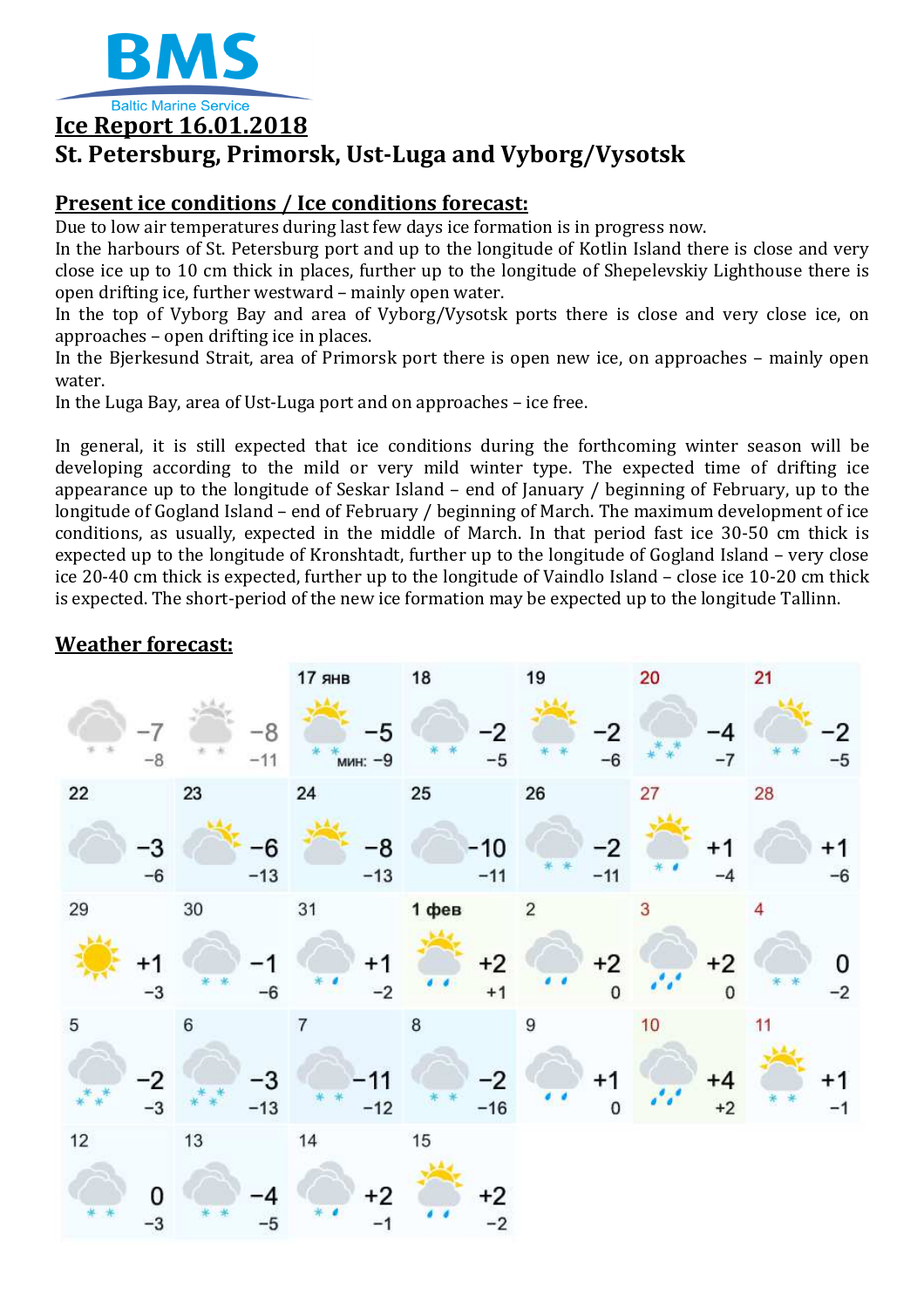### **Navigation restrictions / requirements:**

#### - **St. Petersburg port:**

Since 25.12.2017 it is announced icebreakers assistance period. Since 19.01.2018 (in case of ice thickness 10-15 cm):

- tug + barge tandems will not be allowed to navigate in ice.

#### - **Vyborg port:**

Since 26.12.2017 it is announced icebreakers assistance period.

Since 24.01.2018 (in case of ice thickness 10-15 cm):

- tug + barge tandems will not be allowed to navigate in ice;
- vessels without ice class will be allowed to navigate in ice under icebreakers assistance only;
- vessels having ice class (Ice 1 / 1D or higher) will be allowed to navigate in ice by own power following icebreakers permission/recommendations.

#### - **Vysotsk port:**

Since 26.12.2017 it is announced icebreakers assistance period.

Since 29.01.2018 (in case of ice thickness 10-15 cm):

- tug + barge tandems will not be allowed to navigate in ice;
- vessels without ice class will be allowed to navigate in ice under icebreakers assistance only;
- vessels having ice class (Ice 1 / 1D or higher) will be allowed to navigate in ice by own power following icebreakers permission/recommendations.

#### - **Primorsk port:**

Since 17.01.2018 it is announced icebreakers assistance period.

Since 26.01.2018 (in case of ice thickness 10-15 cm):

- tug + barge tandems will not be allowed to navigate in ice;
- vessels without ice class will not be allowed to navigate in ice;
- vessels having ice class (Ice  $1 / 1D$ ) will be allowed to navigate in ice under icebreakers assistance only;
- vessels having ice class (Ice  $2/1C$  or higher) will be allowed to navigate in ice by own power following icebreakers permission/recommendations.

### - **Ust-Luga port:**

#### Restrictions: N/A

\*First step of ice restrictions (for the min ice class) still expected at the end of January / in the beginning of February and, in any case, will be officially advised by Harbour Master's order 14 days in advance.

### **Icebreakers in service:**

Meeting point with icebreakers: **N/A**

- St. Petersburg port: i/b "Ivan Kruzenshtern";

- Vyborg/Vysotsk ports: i/b "Kapitan Izmailov".

All other local icebreakers are in stand by and ready to assist vessels during forthcoming winter navigation.

\*Harbour Master's office warning: All vessels navigating in ice should have necessary stores, fuel, fresh water and provision available on board for at least 20 days.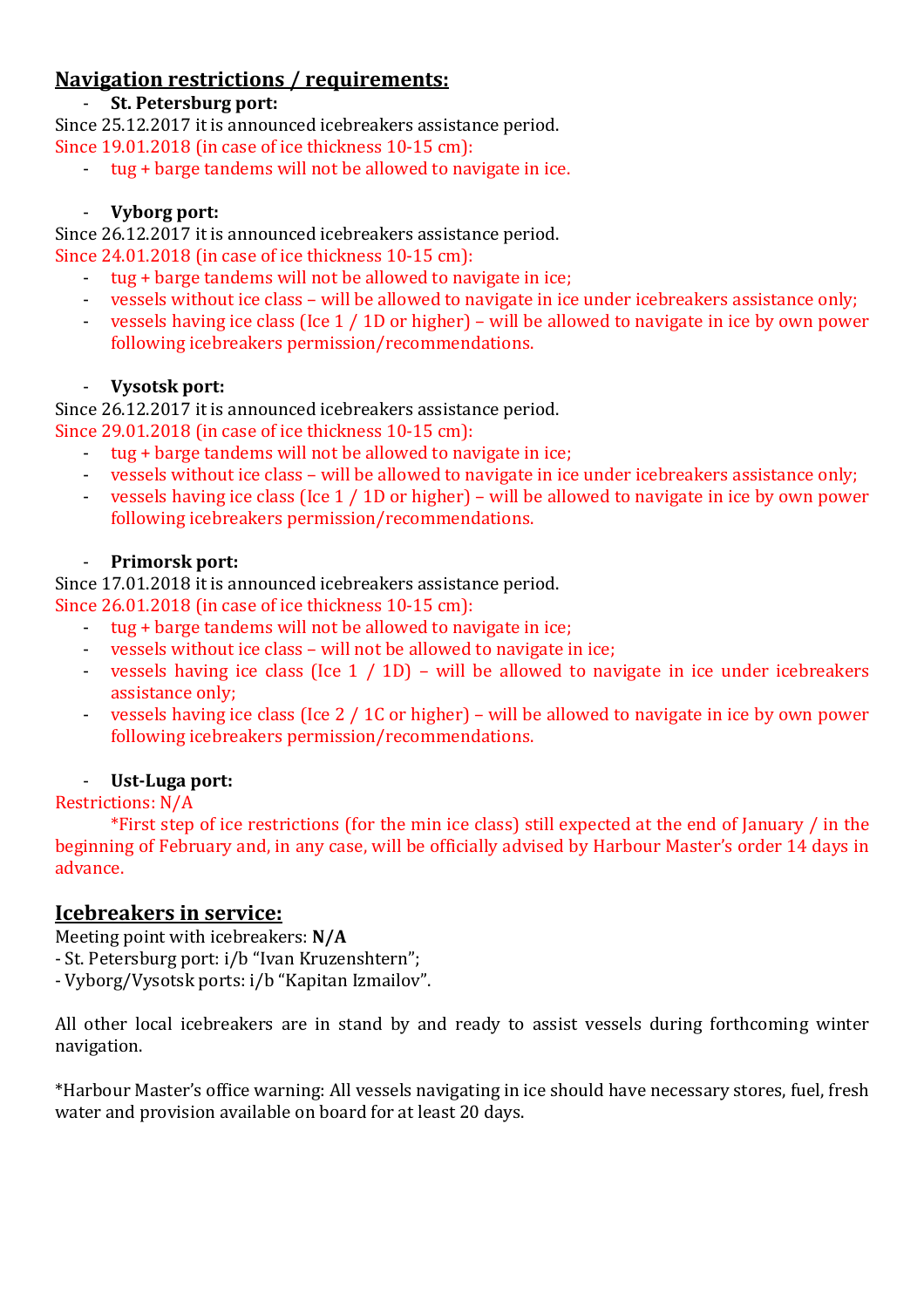#### **Please note that since 01st of December till 30th of April winter rate of Ice dues is in force:**

Tankers: GT Reduced (less SBT)  $x$  18,14 roubles  $x$  2 (in & out) – Winter tariff (from 01.12 to 30.04)<br>Ro-Ro, Ro-Flow ships: GT  $x$  6,36 roubles  $x$  2 (in & out) – Winter tariff (from 01.12 to 30.04) Ro-Ro, Ro-Flow ships: GT  $\begin{array}{r} x \quad 6,36 \text{ roubles} \ x \quad 2 \text{ (in } \& \text{out)} - \text{Winter}\n \end{array}$  (from 01.12 to 30.04)<br>Container ships: GT  $\begin{array}{r} x \quad 11,58 \text{ roubles} \ x \quad 2 \text{ (in } \& \text{out)} - \text{Winter}\n \end{array}$  (from 01.12 to 30.04) x 11,58 roubles x 2 (in & out) – Winter tariff (from 01.12 to 30.04) General cargo ships: GT  $x 16,55$  roubles x 2 (in & out) – Winter tariff (from 01.12 to 30.04)

Ice classes by Classification Societies:

| <b>Classification Society</b>                                | <b>Ice Class</b>           |                         |                  |                  |                    |  |  |
|--------------------------------------------------------------|----------------------------|-------------------------|------------------|------------------|--------------------|--|--|
| <b>Finnish-Swedish Ice Rules</b>                             | 1A Super                   | 1A                      | 1B               | 1 <sub>C</sub>   | <b>Category II</b> |  |  |
| <b>Russian Maritime Register</b><br>of Shipping (Rules 1995) | <b>UL</b>                  | L1                      | L2               | L <sub>3</sub>   | L <sub>4</sub>     |  |  |
| <b>Russian Maritime Register</b><br>of Shipping (Rules 2008) | Arc <sub>5</sub>           | Arc 4                   | lce <sub>3</sub> | lce <sub>2</sub> | lce <sub>1</sub>   |  |  |
| <b>American Bureau</b><br>of Shipping                        | A <sub>1</sub>             | A <sub>0</sub>          | Ice class 1B     | Ice class CO     | Ice class DO       |  |  |
| <b>Bureau Veritas</b>                                        | 1A Super                   | 1A                      | 1B               | 1 <sup>C</sup>   | 1D Ice Class       |  |  |
| <b>CASPPR, 1972</b>                                          |                            | B                       | С                | D                | E                  |  |  |
| <b>China Classification</b><br><b>Society</b>                | Ice Class B1*              | Ice Class B1            | Ice Class B2     | Ice Class B3     | <b>Ice Class B</b> |  |  |
| <b>Det Norske Veritas</b>                                    | $ICE-1A*$<br><b>ICE-10</b> | ICE-1A<br><b>ICE-05</b> | $ICE-1B$         | $ICE-1C$         | <b>ICE-C</b>       |  |  |
| <b>Germanischer Lloyd</b>                                    | E <sub>4</sub>             | E <sub>3</sub>          | E <sub>2</sub>   | E <sub>1</sub>   | Е                  |  |  |
| <b>Korean Register</b><br>of Shipping                        | <b>ISS</b>                 | <b>IS1</b>              | <b>IS2</b>       | IS3              | <b>IS4</b>         |  |  |
| <b>Lloyd's Register</b>                                      | 1AS                        | 1A                      | 1B               | 1 <sub>C</sub>   | 1D                 |  |  |
| <b>Polish Register of Shipping</b>                           | L1A                        | L1                      | L2               | L3               | L <sub>4</sub>     |  |  |
| Nippon Kaiji Kyokai                                          | <b>IA Super</b>            | IA                      | <b>IB</b>        | IC               | ID                 |  |  |
| <b>Registro Italiano Navale</b>                              | <b>IAS</b>                 | IA                      | <b>IB</b>        | IC               | ID                 |  |  |
| Icebreaking capability, cm                                   |                            | >50                     | 30-50            | 15-30            | $10 - 15$          |  |  |

## **Previous years' ice restrictions record:**

| restrictions introduced   | restrictions lifted                                        |
|---------------------------|------------------------------------------------------------|
| February 5th              | April 17th                                                 |
| January 1st               | April 4th                                                  |
| December 9th              | May 5th                                                    |
| February 1st              | April 19th                                                 |
| February 2nd              | April 15th                                                 |
| January 6 <sup>th</sup>   | April 28th                                                 |
| February 1st              | April 6th                                                  |
| January 10th              | April 4th                                                  |
| January 5 <sup>th</sup>   | April 6th                                                  |
| December 22nd             | April 26th                                                 |
| December 6th              | May 7th                                                    |
| January 27th              | April 26 <sup>th</sup> (1C, *1D under i/b assistance only) |
| December 24th             | May $4th$ (1C, *1D under i/b assistance only)              |
| December 10 <sup>th</sup> | March $18th$ (1C)                                          |
| January 10 <sup>th</sup>  | April 6 <sup>th</sup> (1C, *1D under i/b assistance only)  |
| January 12th              | April $11th$ (1D)                                          |
|                           |                                                            |
|                           |                                                            |
|                           |                                                            |